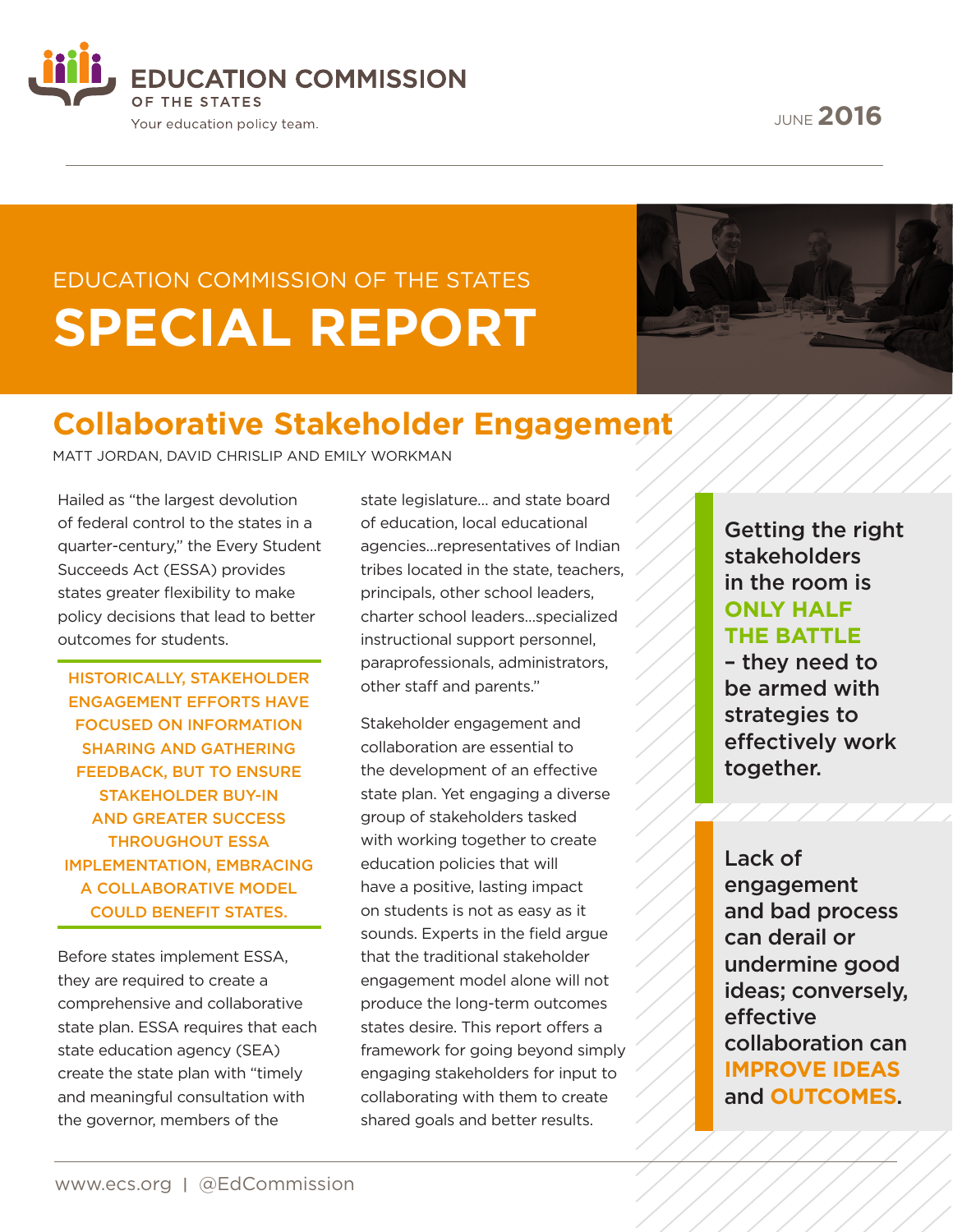

## **TRADITIONAL STAKEHOLDER ENGAGEMENT MODEL**

Based on an evaluation of 24 states' engagement efforts around educator evaluation, the National Comprehensive Center for Teacher Quality found that states commonly employed the following strategies to engage a wide range of stakeholders on critical education policy issues:

- **State-led advisory committees including stakeholders as members.**
- **Press releases, and, to a lesser extent, news and social media.**
- **N** Online surveys.

**Informational websites.** 

- $\blacksquare$  Online guidance, training materials and FAQ documents.
- **Regional forums.**



- **D** Online videos or e-newsletters.
- **Focus groups.**<sup>3</sup>

#### **Early Engagement Efforts Under ESSA**

As states await the continued release of the U.S. Department of Education's rules and regulations on ESSA, many have already begun stakeholder engagement efforts. States like **Colorado** and **Tennessee**, for example, have kicked off efforts with listening tours around their states. **Pennsylvania** has sought broad stakeholder input followed by smaller, diverse work groups that are digging deeper into individual policy areas and developing draft recommendations. **New Hampshire**, like many other states, is hosting a blog dedicated to ESSA that is updated regularly with progress reports on stakeholder engagement efforts.

## **MEANINGFUL COLLABORATION**

States have had some success sharing information with and gathering input from key stakeholders using traditional engagement strategies. However, full engagement that fosters stronger support and stakeholder buy-in, greater success throughout implementation and a shared responsibility over results goes beyond traditional stakeholder engagement to a strategy that emphasizes collaboration.

**COLLABORATIVE STAKEHOLDER ENGAGEMENT**

COLLABORATIVE STAKEHOLDER ENGAGEMENT

States need to take **STRATEGIC** and **PRACTICAL** steps to **CAPITALIZE** on the expertise and

valuable resources that stakeholders offer.4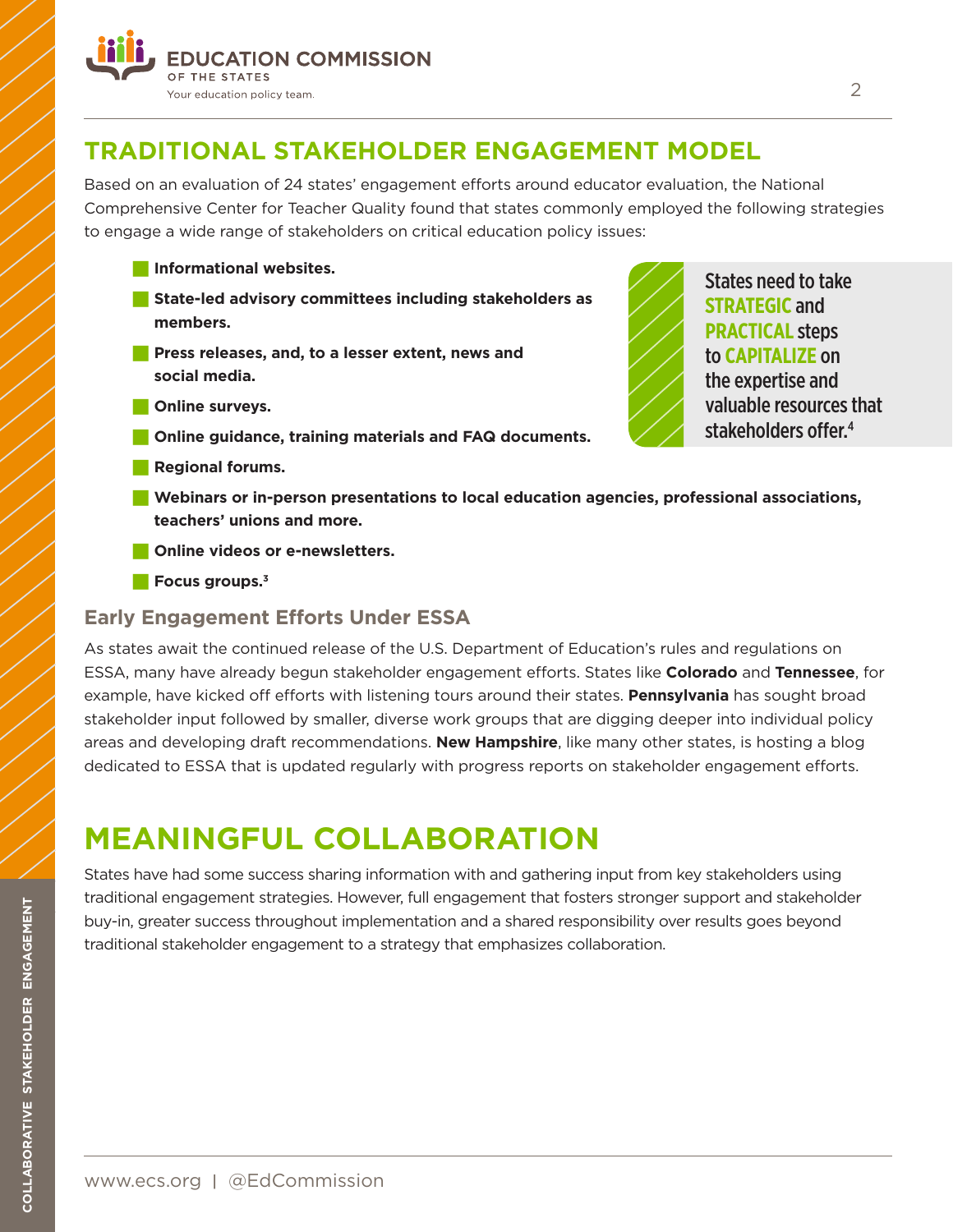

Through meaningful collaboration among a diverse group of stakeholders–including the "unusual voices" that aren't always actively engaged–states are more likely to achieve long-lasting positive effects in student achievement, educator satisfaction and cooperation from special interest groups. Collaboration expert David Chrislip explains that:

> **[Collaboration] is more than simply sharing knowledge and information…and more than a relationship that helps each party achieve its own goals…The purpose of collaboration is to create a shared vision and joint strategies to address concerns that go beyond the purview of any particular party.5**

**"Sincere engagement of stakeholders requires compromise and honest, respectful dialogue, which can be challenging and necessitates a significant investment of time and resources."6**

#### **The Collaborative Premise**

A simple, proven framework captured in a single sentence called The Collaborative Premise demonstrates how states can build consensus around goals and outcomes:

### **If you bring the appropriate people together in constructive ways with good information, they will create authentic visions and strategies for addressing the shared concerns of the organization or community.7**

The Collaborative Premise encompasses the critical elements needed to ensure the success of collaborative efforts.

Successful efforts of collaboration can transform a diverse group of stakeholders into a "constituency for change" that has the influence and credibility to achieve real results. When it comes to ESSA, a constituency for change would be in a position to hold the SEA and other implementing organizations accountable as they create and implement a state plan.<sup>8</sup>

**principles to guide collaborative stakeholder engagement**

**INCLUSION:** Engage a wide range of people and organizations with a stake in education to benefit from the value of diverse perspectives.

**ACCESSIBILITY:** Make it easy for people to participate, to understand what is happening and to be heard.

**SINABILITY:** See stakeholder engagement as a continuous process involving ongoing dialogue—not as a one-time proposition.

**FOCUS ON RESULTS:** Use engagement as a stepping stone toward building long-term partnerships that can help school systems get results that matter—from improved attendance and school climate to more extensive parent and student engagement.<sup>9</sup>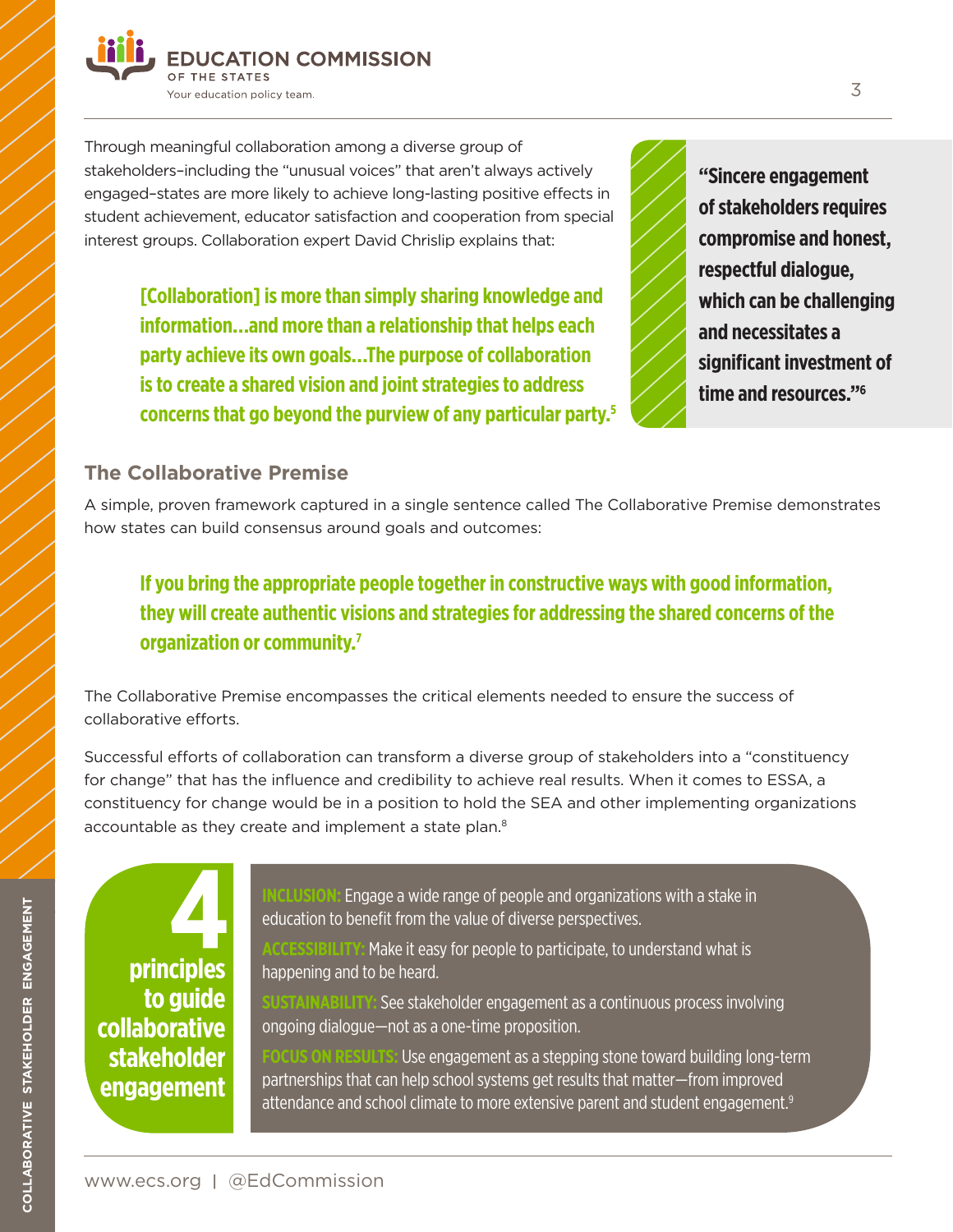

## QUESTIONS FOR STATES TO CONSIDER

The following questions can help states consider what is needed to create a credible and collaborative stakeholder engagement process and provide appropriate leadership:<sup>10</sup>

#### **What is there to collaborate about?**

From the beginning, frame the conversation in an open and engaging way to build trust in the process among stakeholders. Create open-ended questions around key issues, such as: "How do we address equity for all students?" and "How do we ensure that all students are taught to high academic standards?"

#### **Whose work is it?**

Look for stakeholders who share responsibility for the current situation, are affected by the issues and must be part of the solution. ESSA clearly identifies the interests that should be included in the creation of a state plan.' Engaging all stakeholders early and often, including those who bring critical and differing views, is important to creating an open process.

### **Who has the expertise to provide the information needed to make good decisions?**

Seek out experts who can provide reliable information to help stakeholders build a deeper understanding of complex issues. The experts help to inform the process but do not drive it.

### **Who has the credibility to bring stakeholders together?**

Find partners with the credibility and influence to bring a diverse group of stakeholders together. Again, ESSA requires SEAs to consult with certain constituencies. Education leaders should build partnerships with groups that reflect the interests of key stakeholders. These partners could help convene meetings and participate in the ongoing work of implementation.

#### **How do stakeholders work together?**

Create a credible, open process that allows stakeholders to learn together, diagnose the situation, explore alternatives, develop strategies and put them into action. State leaders should consider engaging third-party facilitators who do not have a stake in the outcome and who can bring much needed process expertise and build credibility among stakeholders. In addition, make sure sources of information are considered reliable by the full spectrum of stakeholders.

#### **Who will energize and sustain the work?**

Search out stakeholders who are willing and able to provide strong process leadership to help facilitate and sustain the collaborative work. Throughout the implementation process, look for leaders from different interest groups to champion the process, help ensure desired outcomes are achieved and keep stakeholders engaged.

1 ESSA Section 1005(a)(1)(A)-(B)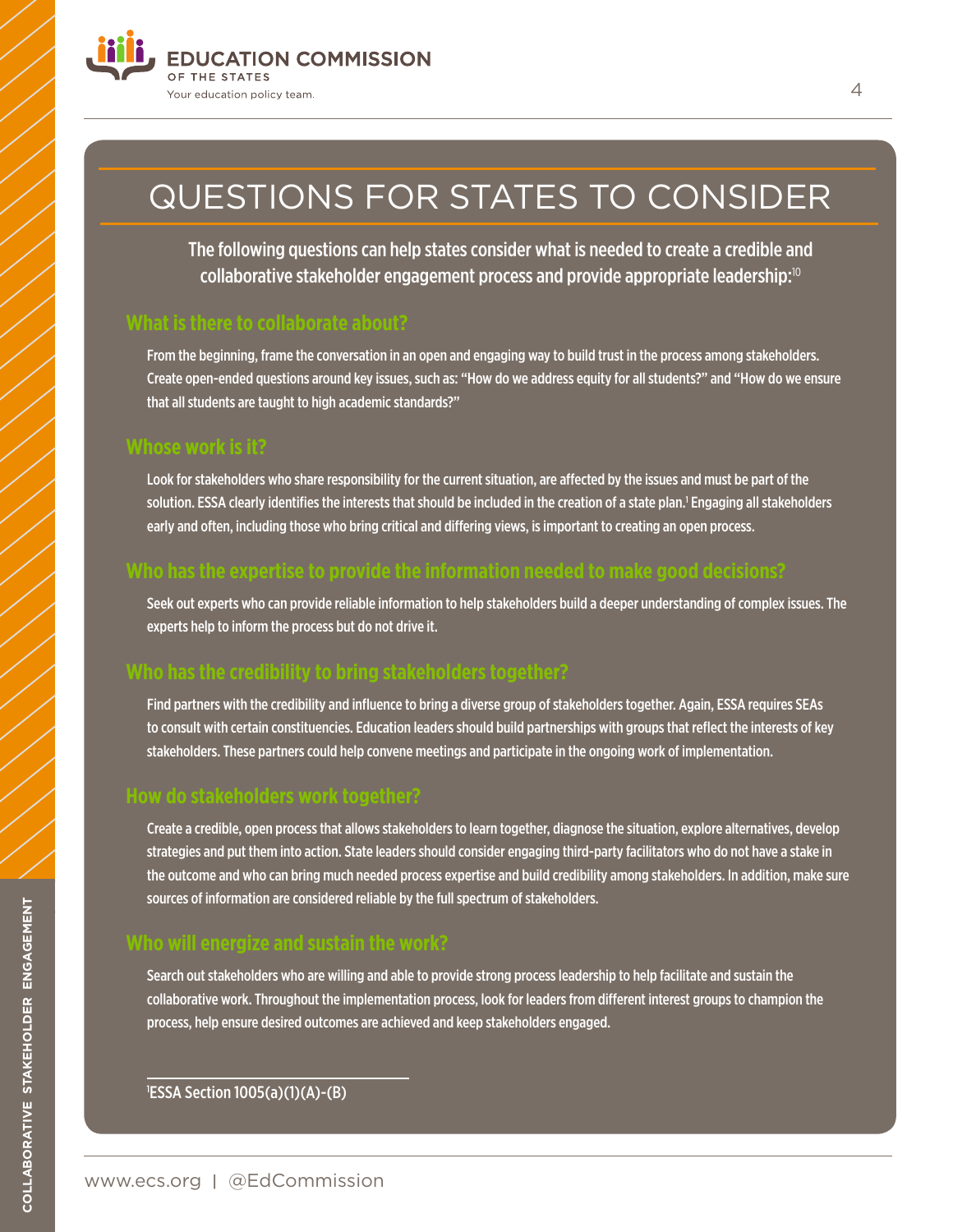

## **FINAL THOUGHTS**

In 2012, communications scholar Carl Larson reflected on years of experience helping others work together, noting that "a credible, open process" and "strong process leadership" were the two qualities present in all successful examples of civic collaboration.<sup>11</sup>

**When we talk to people who have been involved in a successful collaboration, they always talk about how genuine, or real, or open, or authentic the process was. Always. There is always a theme in their description of the process that has something to do with a connection between credibility and openness. Always. Make the process transparent, out in the open, nothing hidden, as open as you can reasonably be. Above all else, people want to be involved in something that is authentic, real, honest. Not false.**<sup>12</sup>

ESSA creates opportunities for meaningful reforms and better outcomes. By embracing a stakeholder engagement model that emphasizes collaboration, states increase the chances of creating lasting change with the new flexibility granted under ESSA.

## AUTHORS

Matt Jordan is director of strategic initiatives at Education Commission of the States. He started his career as a VISTA worker in the Mississippi Delta region, which ignited a passion for bringing people together to tackle tough problems and building strong communities. Matt received a bachelor's degree in political science and master's in public administration from the University of Kansas. He and his family live in Denver, Colo. where they indulge in books, chess, basketball and pizza. Contact Matt at **mjordan@ecs.org** or **303.299.3686**.

David Chrislip is senior fellow at the Kansas Leadership Center. He has spent 40 years in the fields of civic leadership and collaboration. He is the author of *The Collaborative Leadership Fieldbook*  (Jossey-Bass, 2002) and co-author with Ed O'Malley of *For the Common Good: Redefining Civic Leadership* (KLC Press, 2013). David received a bachelor's degree from Oklahoma State University in economics and history as well as master's degrees from Wichita State University in economics and Harvard University's JFK School of Government in public administration. David lives in Boulder, Colo. and is an avid reader, writer and cyclist.

Emily Workman is the manager of the K-12 Institute at Education Commission of the States. When she's not hard at work, she and her husband are likely navigating their wonderful and absolutely chaotic new life as parents of two under two. Contact Emily at **eworkman@ecs.org** or **303.299.3655**.